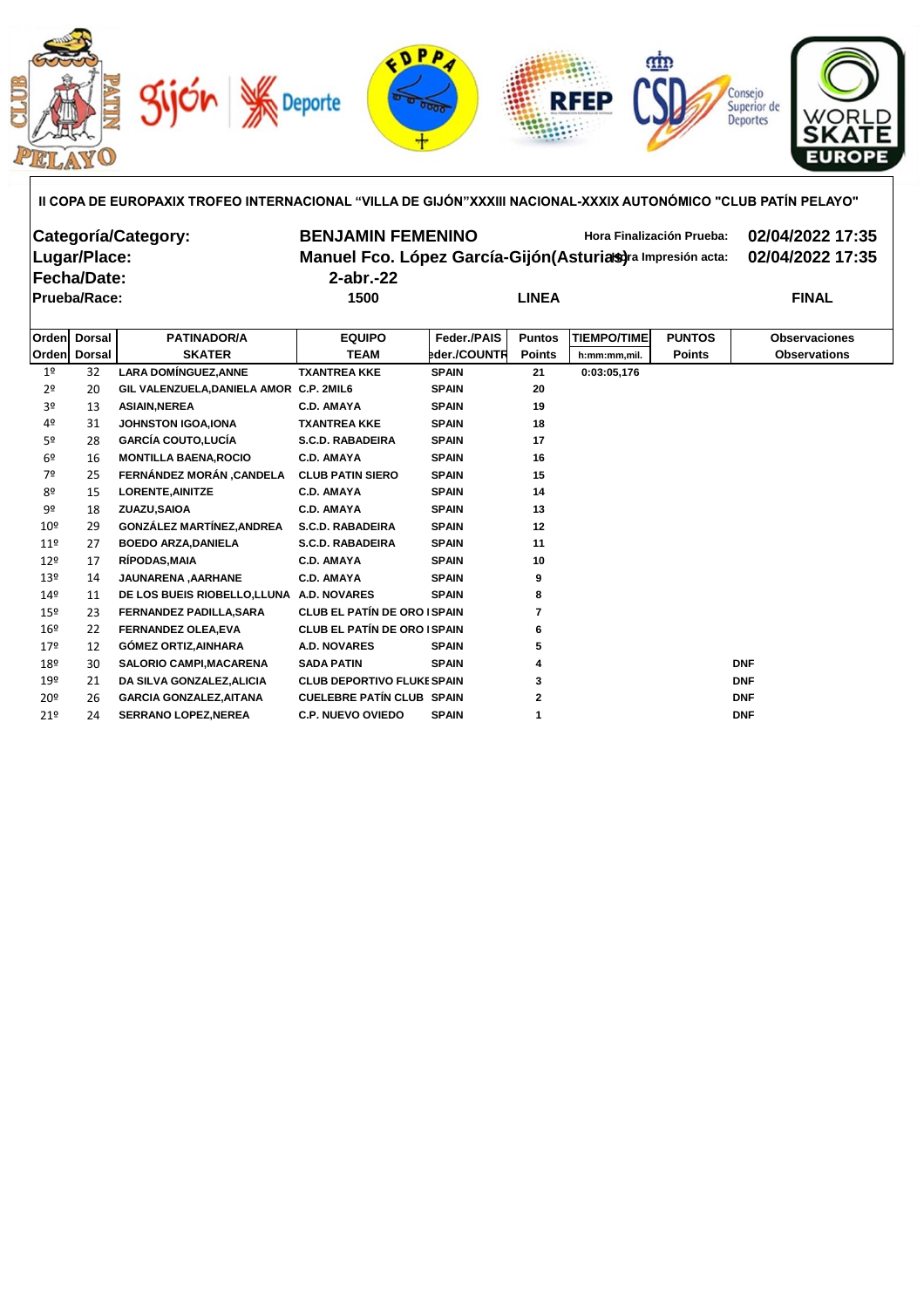

**II COPA DE EUROPA XIX TROFEO INTERNACIONAL "VILLA DE GIJÓN" XXXIII NACIONAL-XXXIX AUTONÓMICO "CLUB PATÍN PELAYO"**

| Categoría/Category:<br>Lugar/Place:<br> Fecha/Date:<br>Prueba/Race: |               |                                           | <b>BENJAMIN FEMENINO</b><br>Manuel Fco. López García-Gijón (Asturias) ra Impresión acta:<br>$3$ -abr. $-22$<br>2000 | 03/04/2022 12:33<br>03/04/2022 12:33<br><b>FINAL</b> |               |                    |               |                      |
|---------------------------------------------------------------------|---------------|-------------------------------------------|---------------------------------------------------------------------------------------------------------------------|------------------------------------------------------|---------------|--------------------|---------------|----------------------|
| <b>Orden</b>                                                        | <b>Dorsal</b> | <b>PATINADOR/A</b>                        | <b>EQUIPO</b>                                                                                                       | Feder./PAIS                                          | <b>Puntos</b> | <b>TIEMPO/TIME</b> | <b>PUNTOS</b> | <b>Observaciones</b> |
| <b>Orden</b>                                                        | <b>Dorsal</b> | <b>SKATER</b>                             | <b>TEAM</b>                                                                                                         | eder./COUNTR                                         | <b>Points</b> | h:mm:mm,mil.       | <b>Points</b> | <b>Observations</b>  |
| 1 <sup>o</sup>                                                      | 32            | <b>LARA DOMÍNGUEZ, ANNE</b>               | <b>TXANTREA KKE</b>                                                                                                 | <b>SPAIN</b>                                         | 21            |                    | 6             |                      |
| 2 <sup>o</sup>                                                      | 20            | GIL VALENZUELA, DANIELA AMOR C.P. 2MIL6   |                                                                                                                     | <b>SPAIN</b>                                         | 20            |                    | 5             |                      |
| 3º                                                                  | 25            | <b>FERNÁNDEZ MORÁN ,CANDELA</b>           | <b>CLUB PATIN SIERO</b>                                                                                             | <b>SPAIN</b>                                         | 19            |                    |               |                      |
| 4º                                                                  | 15            | <b>LORENTE, AINITZE</b>                   | <b>C.D. AMAYA</b>                                                                                                   | <b>SPAIN</b>                                         | 18            |                    |               |                      |
| 5 <sup>o</sup>                                                      | 16            | <b>MONTILLA BAENA, ROCIO</b>              | <b>C.D. AMAYA</b>                                                                                                   | <b>SPAIN</b>                                         | 17            |                    |               |                      |
| 6 <sup>°</sup>                                                      | 31            | <b>JOHNSTON IGOA, IONA</b>                | <b>TXANTREA KKE</b>                                                                                                 | <b>SPAIN</b>                                         | 16            |                    |               |                      |
| 7º                                                                  | 18            | ZUAZU, SAIOA                              | <b>C.D. AMAYA</b>                                                                                                   | <b>SPAIN</b>                                         | 15            |                    |               |                      |
| 8º                                                                  | 14            | JAUNARENA, AARHANE                        | <b>C.D. AMAYA</b>                                                                                                   | <b>SPAIN</b>                                         | 14            |                    |               |                      |
| 9º                                                                  | 17            | RIPODAS, MAIA                             | <b>C.D. AMAYA</b>                                                                                                   | <b>SPAIN</b>                                         | 13            |                    |               |                      |
| 10 <sup>°</sup>                                                     | 11            | DE LOS BUEIS RIOBELLO, LLUNA A.D. NOVARES |                                                                                                                     | <b>SPAIN</b>                                         | 12            |                    |               |                      |
| 11 <sup>°</sup>                                                     | 29            | <b>GONZÁLEZ MARTÍNEZ, ANDREA</b>          | <b>S.C.D. RABADEIRA</b>                                                                                             | <b>SPAIN</b>                                         | 11            |                    |               |                      |
| 12 <sup>°</sup>                                                     | 27            | <b>BOEDO ARZA, DANIELA</b>                | <b>S.C.D. RABADEIRA</b>                                                                                             | <b>SPAIN</b>                                         | 10            |                    |               |                      |
| 13º                                                                 | 23            | FERNANDEZ PADILLA, SARA                   | <b>CLUB EL PATÍN DE ORO ISPAIN</b>                                                                                  |                                                      | 9             |                    |               |                      |
| 14º                                                                 | 22            | <b>FERNANDEZ OLEA.EVA</b>                 | <b>CLUB EL PATÍN DE ORO ISPAIN</b>                                                                                  |                                                      | 8             |                    |               |                      |

16º 12 **GÓMEZ ORTIZ,AINHARA A.D. NOVARES SPAIN 6 DNF** 17º 13 **ASIAIN,NEREA C.D. AMAYA SPAIN 5 DNF** 18º 30 **SALORIO CAMPI,MACARENA SADA PATIN SPAIN 4 DNF** 19º 21 **DA SILVA GONZALEZ,ALICIA CLUB DEPORTIVO FLUKESPAIN 3 DNF** 20º 26 **GARCIA GONZALEZ,AITANA CUELEBRE PATÍN CLUB SPAIN 2 DNF** 21º 24 **SERRANO LOPEZ,NEREA C.P. NUEVO OVIEDO SPAIN 1 DNF**

15º 28 **GARCÍA COUTO,LUCÍA S.C.D. RABADEIRA SPAIN 7**